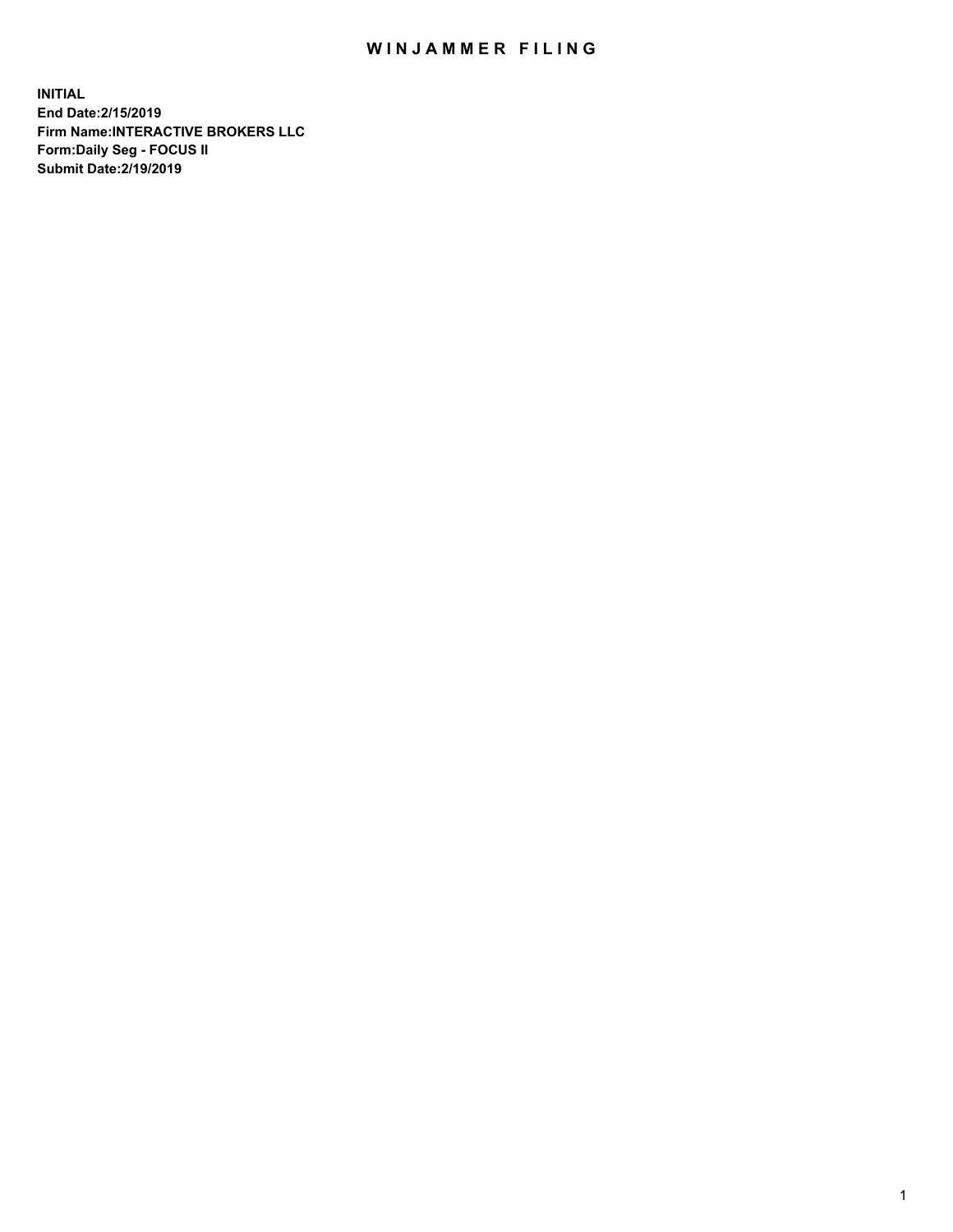**INITIAL End Date:2/15/2019 Firm Name:INTERACTIVE BROKERS LLC Form:Daily Seg - FOCUS II Submit Date:2/19/2019 Daily Segregation - Cover Page**

| Name of Company                                                                                                                                                                                                                                                                                                                | <b>INTERACTIVE BROKERS LLC</b>                                                                  |
|--------------------------------------------------------------------------------------------------------------------------------------------------------------------------------------------------------------------------------------------------------------------------------------------------------------------------------|-------------------------------------------------------------------------------------------------|
| <b>Contact Name</b>                                                                                                                                                                                                                                                                                                            | James Menicucci                                                                                 |
| <b>Contact Phone Number</b>                                                                                                                                                                                                                                                                                                    | 203-618-8085                                                                                    |
| <b>Contact Email Address</b>                                                                                                                                                                                                                                                                                                   | jmenicucci@interactivebrokers.c<br>om                                                           |
| FCM's Customer Segregated Funds Residual Interest Target (choose one):<br>a. Minimum dollar amount: ; or<br>b. Minimum percentage of customer segregated funds required:% ; or<br>c. Dollar amount range between: and; or<br>d. Percentage range of customer segregated funds required between:% and%.                         | $\overline{\mathbf{0}}$<br>$\overline{\mathbf{0}}$<br>155,000,000 245,000,000<br>0 <sub>0</sub> |
| FCM's Customer Secured Amount Funds Residual Interest Target (choose one):<br>a. Minimum dollar amount: ; or<br>b. Minimum percentage of customer secured funds required:% ; or<br>c. Dollar amount range between: and; or<br>d. Percentage range of customer secured funds required between:% and%.                           | $\overline{\mathbf{0}}$<br>0<br>80,000,000 120,000,000<br>0 <sub>0</sub>                        |
| FCM's Cleared Swaps Customer Collateral Residual Interest Target (choose one):<br>a. Minimum dollar amount: ; or<br>b. Minimum percentage of cleared swaps customer collateral required:% ; or<br>c. Dollar amount range between: and; or<br>d. Percentage range of cleared swaps customer collateral required between:% and%. | $\overline{\mathbf{0}}$<br><u>0</u><br>$\underline{0}$ $\underline{0}$<br>00                    |

Attach supporting documents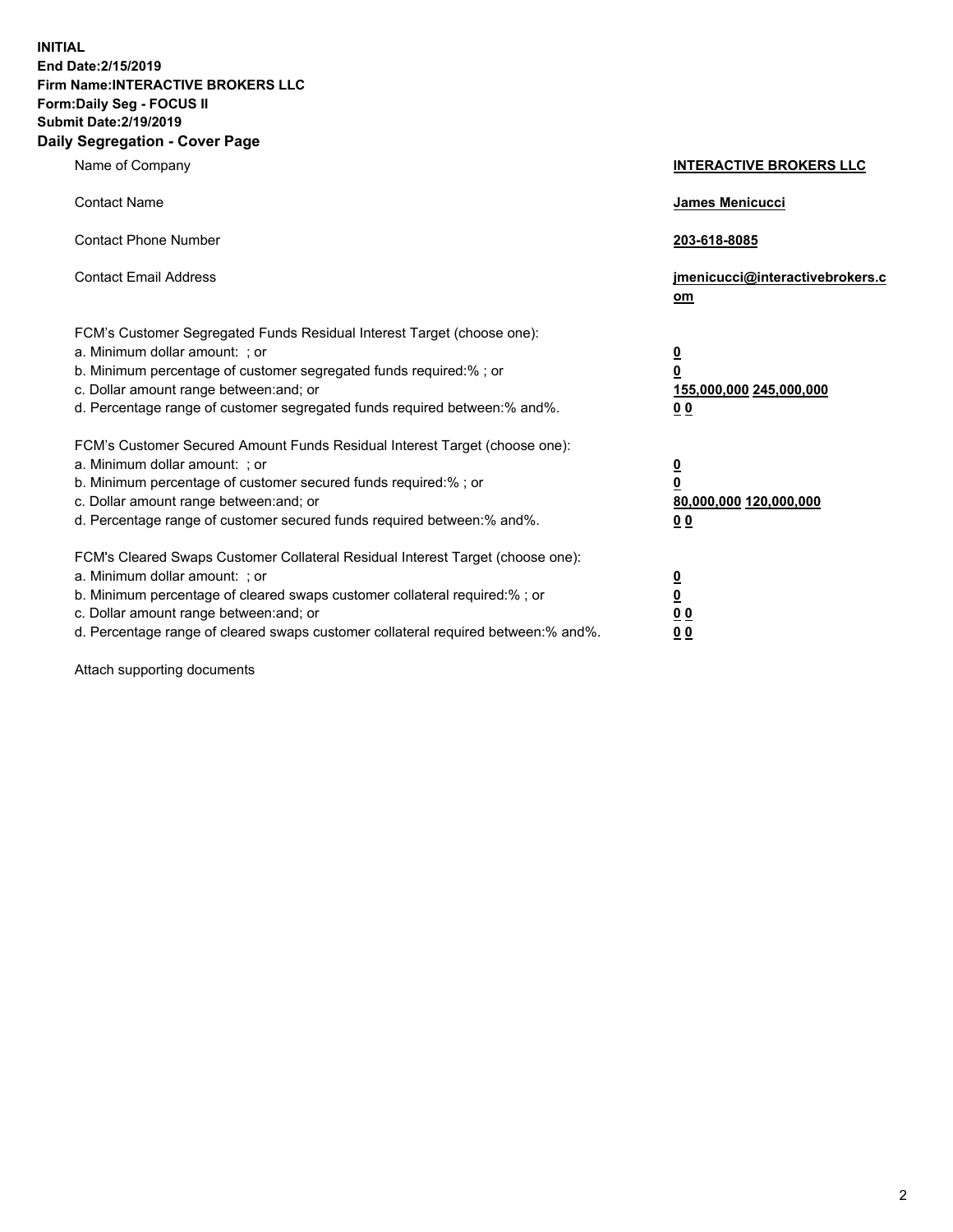## **INITIAL End Date:2/15/2019 Firm Name:INTERACTIVE BROKERS LLC Form:Daily Seg - FOCUS II Submit Date:2/19/2019 Daily Segregation - Secured Amounts**

|     | Dany Segregation - Secured Amounts                                                          |                                                      |
|-----|---------------------------------------------------------------------------------------------|------------------------------------------------------|
|     | Foreign Futures and Foreign Options Secured Amounts                                         |                                                      |
|     | Amount required to be set aside pursuant to law, rule or regulation of a foreign            | $0$ [7305]                                           |
|     | government or a rule of a self-regulatory organization authorized thereunder                |                                                      |
| 1.  | Net ledger balance - Foreign Futures and Foreign Option Trading - All Customers             |                                                      |
|     | A. Cash                                                                                     | 426,974,808 [7315]                                   |
|     | B. Securities (at market)                                                                   | $0$ [7317]                                           |
| 2.  | Net unrealized profit (loss) in open futures contracts traded on a foreign board of trade   | 1,149,905 [7325]                                     |
| 3.  | Exchange traded options                                                                     |                                                      |
|     | a. Market value of open option contracts purchased on a foreign board of trade              | 99,977 [7335]                                        |
|     | b. Market value of open contracts granted (sold) on a foreign board of trade                | -48,531 [7337]                                       |
| 4.  | Net equity (deficit) (add lines 1. 2. and 3.)                                               | 428,176,159 [7345]                                   |
| 5.  | Account liquidating to a deficit and account with a debit balances - gross amount           | 3,340 [7351]                                         |
|     | Less: amount offset by customer owned securities                                            | 0 [7352] 3,340 [7354]                                |
| 6.  | Amount required to be set aside as the secured amount - Net Liquidating Equity              | 428,179,499 [7355]                                   |
|     | Method (add lines 4 and 5)                                                                  |                                                      |
| 7.  | Greater of amount required to be set aside pursuant to foreign jurisdiction (above) or line | 428,179,499 [7360]                                   |
|     | 6.                                                                                          |                                                      |
|     | FUNDS DEPOSITED IN SEPARATE REGULATION 30.7 ACCOUNTS                                        |                                                      |
| 1.  | Cash in banks                                                                               |                                                      |
|     | A. Banks located in the United States                                                       | 52,468,315 [7500]                                    |
|     | B. Other banks qualified under Regulation 30.7                                              | 0 [7520] 52,468,315 [7530]                           |
| 2.  | Securities                                                                                  |                                                      |
|     | A. In safekeeping with banks located in the United States                                   | 411,556,968 [7540]                                   |
|     | B. In safekeeping with other banks qualified under Regulation 30.7                          | 0 [7560] 411,556,968 [7570]                          |
| 3.  | Equities with registered futures commission merchants                                       |                                                      |
|     | A. Cash                                                                                     | $0$ [7580]                                           |
|     | <b>B.</b> Securities                                                                        | $0$ [7590]                                           |
|     | C. Unrealized gain (loss) on open futures contracts                                         | $0$ [7600]                                           |
|     | D. Value of long option contracts                                                           | $0$ [7610]                                           |
| 4.  | E. Value of short option contracts                                                          | 0 [7615] 0 [7620]                                    |
|     | Amounts held by clearing organizations of foreign boards of trade<br>A. Cash                |                                                      |
|     | <b>B.</b> Securities                                                                        | $0$ [7640]                                           |
|     | C. Amount due to (from) clearing organization - daily variation                             | $0$ [7650]<br>$0$ [7660]                             |
|     | D. Value of long option contracts                                                           | $0$ [7670]                                           |
|     | E. Value of short option contracts                                                          | 0 [7675] 0 [7680]                                    |
| 5.  | Amounts held by members of foreign boards of trade                                          |                                                      |
|     | A. Cash                                                                                     | 84,326,021 [7700]                                    |
|     | <b>B.</b> Securities                                                                        | $0$ [7710]                                           |
|     | C. Unrealized gain (loss) on open futures contracts                                         | 1,590,200 [7720]                                     |
|     | D. Value of long option contracts                                                           | 99,977 [7730]                                        |
|     | E. Value of short option contracts                                                          | <mark>-48,531</mark> [7735] <b>85,967,667</b> [7740] |
| 6.  | Amounts with other depositories designated by a foreign board of trade                      | $0$ [7760]                                           |
| 7.  | Segregated funds on hand                                                                    | $0$ [7765]                                           |
| 8.  | Total funds in separate section 30.7 accounts                                               | 549,992,950 [7770]                                   |
| 9.  | Excess (deficiency) Set Aside for Secured Amount (subtract line 7 Secured Statement         | 121,813,451 [7380]                                   |
|     | Page 1 from Line 8)                                                                         |                                                      |
| 10. | Management Target Amount for Excess funds in separate section 30.7 accounts                 | 80,000,000 [7780]                                    |
| 11. | Excess (deficiency) funds in separate 30.7 accounts over (under) Management Target          | 41,813,451 [7785]                                    |
|     |                                                                                             |                                                      |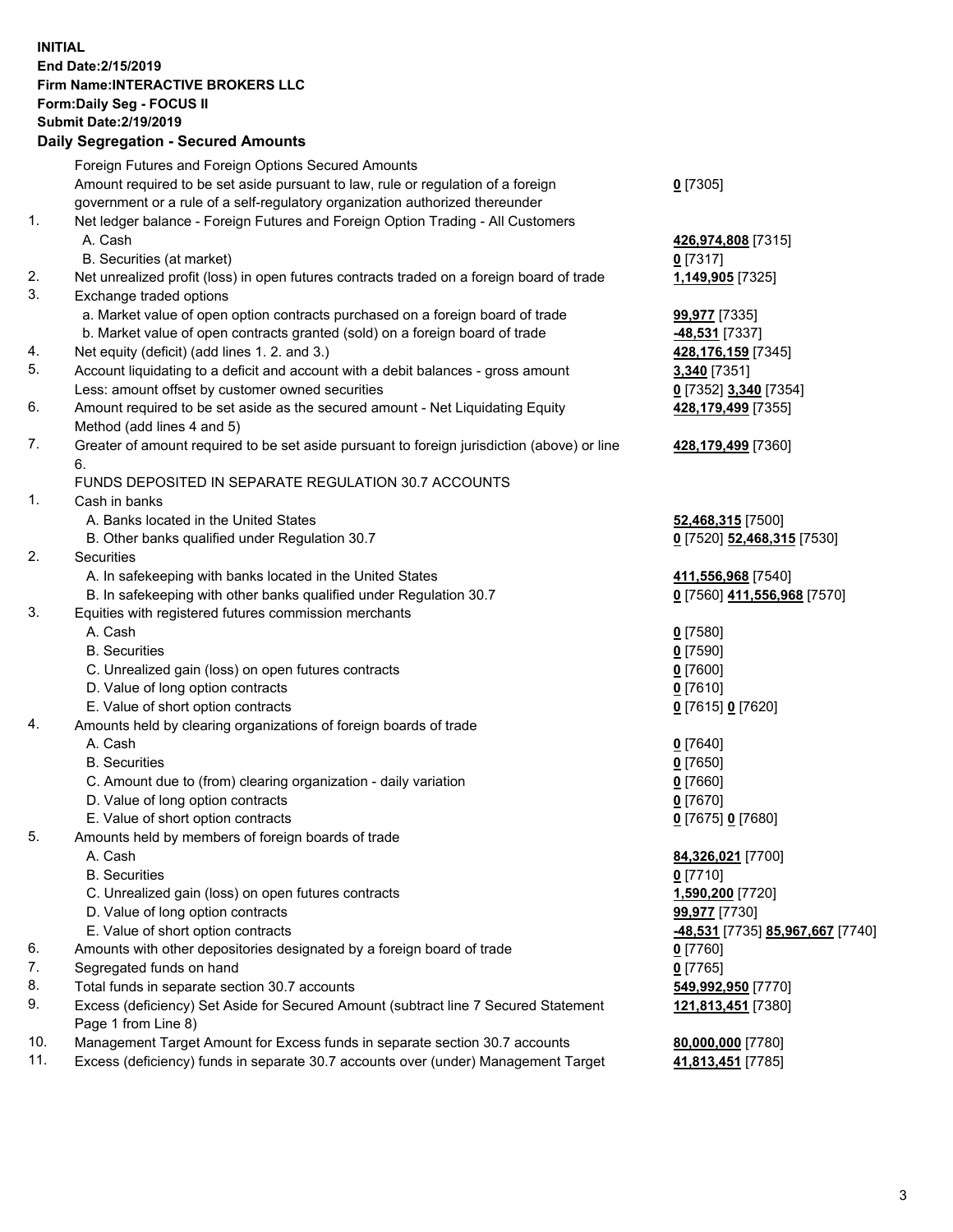**INITIAL End Date:2/15/2019 Firm Name:INTERACTIVE BROKERS LLC Form:Daily Seg - FOCUS II Submit Date:2/19/2019 Daily Segregation - Segregation Statement** SEGREGATION REQUIREMENTS(Section 4d(2) of the CEAct) 1. Net ledger balance A. Cash **3,908,378,729** [7010] B. Securities (at market) **0** [7020] 2. Net unrealized profit (loss) in open futures contracts traded on a contract market **-146,567,309** [7030] 3. Exchange traded options A. Add market value of open option contracts purchased on a contract market **350,952,069** [7032] B. Deduct market value of open option contracts granted (sold) on a contract market **-346,646,218** [7033] 4. Net equity (deficit) (add lines 1, 2 and 3) **3,766,117,271** [7040] 5. Accounts liquidating to a deficit and accounts with debit balances - gross amount **1,245,872** [7045] Less: amount offset by customer securities **0** [7047] **1,245,872** [7050] 6. Amount required to be segregated (add lines 4 and 5) **3,767,363,143** [7060] FUNDS IN SEGREGATED ACCOUNTS 7. Deposited in segregated funds bank accounts A. Cash **382,204,035** [7070] B. Securities representing investments of customers' funds (at market) **2,298,665,780** [7080] C. Securities held for particular customers or option customers in lieu of cash (at market) **0** [7090] 8. Margins on deposit with derivatives clearing organizations of contract markets A. Cash **9,902,257** [7100] B. Securities representing investments of customers' funds (at market) **1,277,625,301** [7110] C. Securities held for particular customers or option customers in lieu of cash (at market) **0** [7120] 9. Net settlement from (to) derivatives clearing organizations of contract markets **-6,454,751** [7130] 10. Exchange traded options A. Value of open long option contracts **360,724,898** [7132] B. Value of open short option contracts **-356,437,854** [7133] 11. Net equities with other FCMs A. Net liquidating equity **0** [7140] B. Securities representing investments of customers' funds (at market) **0** [7160] C. Securities held for particular customers or option customers in lieu of cash (at market) **0** [7170] 12. Segregated funds on hand **0** [7150] 13. Total amount in segregation (add lines 7 through 12) **3,966,229,666** [7180] 14. Excess (deficiency) funds in segregation (subtract line 6 from line 13) **198,866,523** [7190] 15. Management Target Amount for Excess funds in segregation **155,000,000** [7194] **43,866,523** [7198]

16. Excess (deficiency) funds in segregation over (under) Management Target Amount Excess